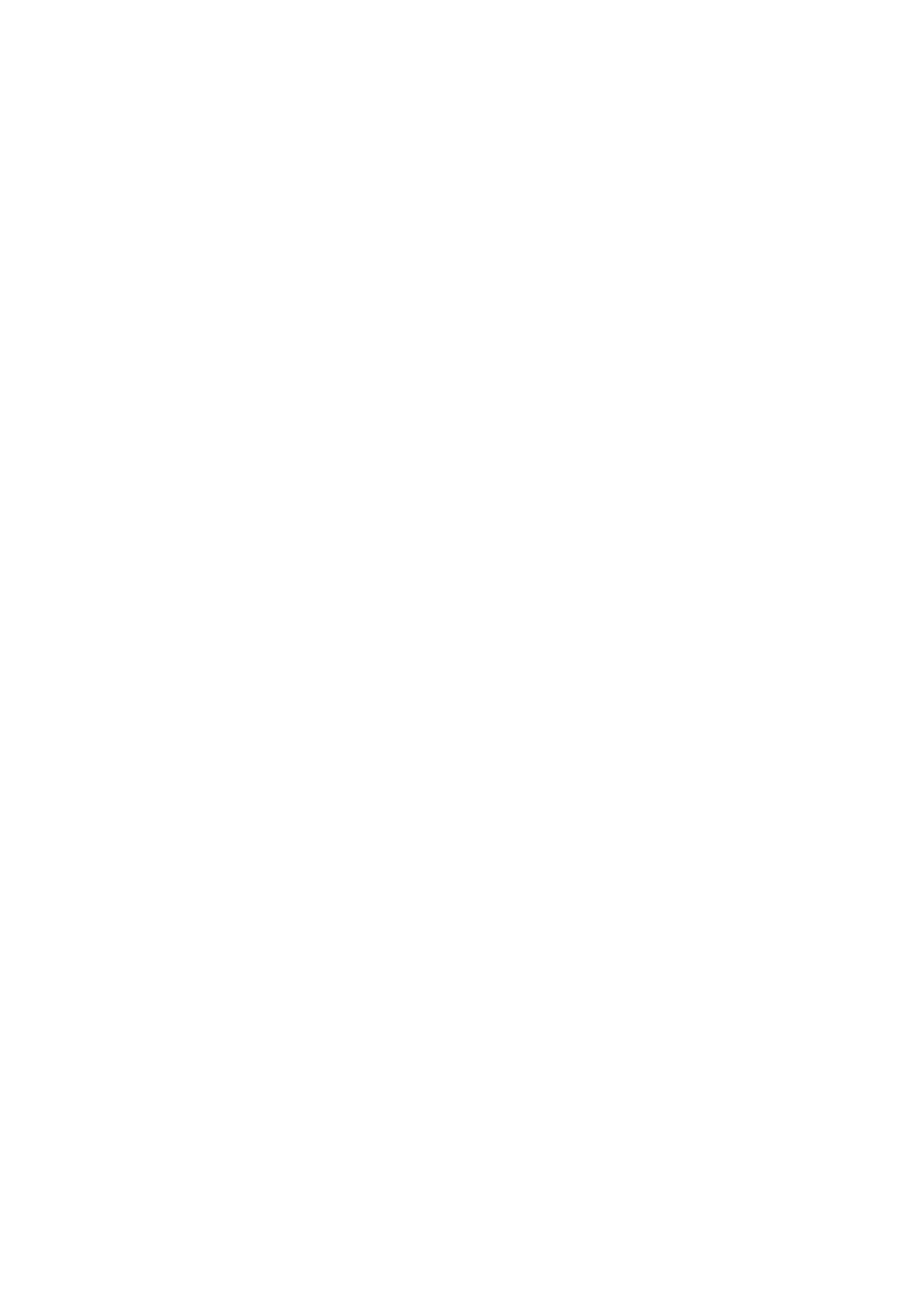

# <span id="page-2-0"></span>**2. Terminology and Definitions**

| 2.1. Our aim is to use consistent terminology throughout this policy and all supporting documentation as follows: |  |
|-------------------------------------------------------------------------------------------------------------------|--|
|-------------------------------------------------------------------------------------------------------------------|--|

| 'Establishment' or 'Location | this is a generic term which means the Potterspury Lodge School a<br>residential school                                                                                                                                      |
|------------------------------|------------------------------------------------------------------------------------------------------------------------------------------------------------------------------------------------------------------------------|
| <b>Individual</b>            | means any child or young person under the age of 18 or young<br>adult between the ages of 18 and 25. At Potterspury Lodge School<br>we have children & young people attending and/or residing<br>between the ages of 8 to 19 |
| <b>Service Head</b>          | This is the senior person with overall responsibility for the<br>Location. At Potterspury Lodge this is the Principal - Jenny<br>Nimmo                                                                                       |
| <b>Key Worker</b>            | Members of staff that have special responsibility for Individuals<br>residing at or attending the Establishment.                                                                                                             |
| Parent, Carer, Guardian      | means parent or person with Parental Responsibility                                                                                                                                                                          |
| <b>Regulatory Authority</b>  | Regulatory Authority is the generic term used in this policy to<br>describe the independent regulatory body responsible for<br>inspecting and regulating services. At Potterspury Lodge School<br>this is Ofsted             |
| <b>Social Worker</b>         | This means the worker allocated to the child/family. If there is no<br>allocated worker, the Duty Social Worker or Team Manager is<br>responsible.                                                                           |
| <b>Placing Authority</b>     | Placing Authority means the local authority/agency responsible<br>for placing the child or commissioning the service                                                                                                         |
| <b>Staff</b>                 | Means full or part-time employees of Cambian, agency workers,<br>bank workers, contract workers and volunteers.                                                                                                              |
|                              |                                                                                                                                                                                                                              |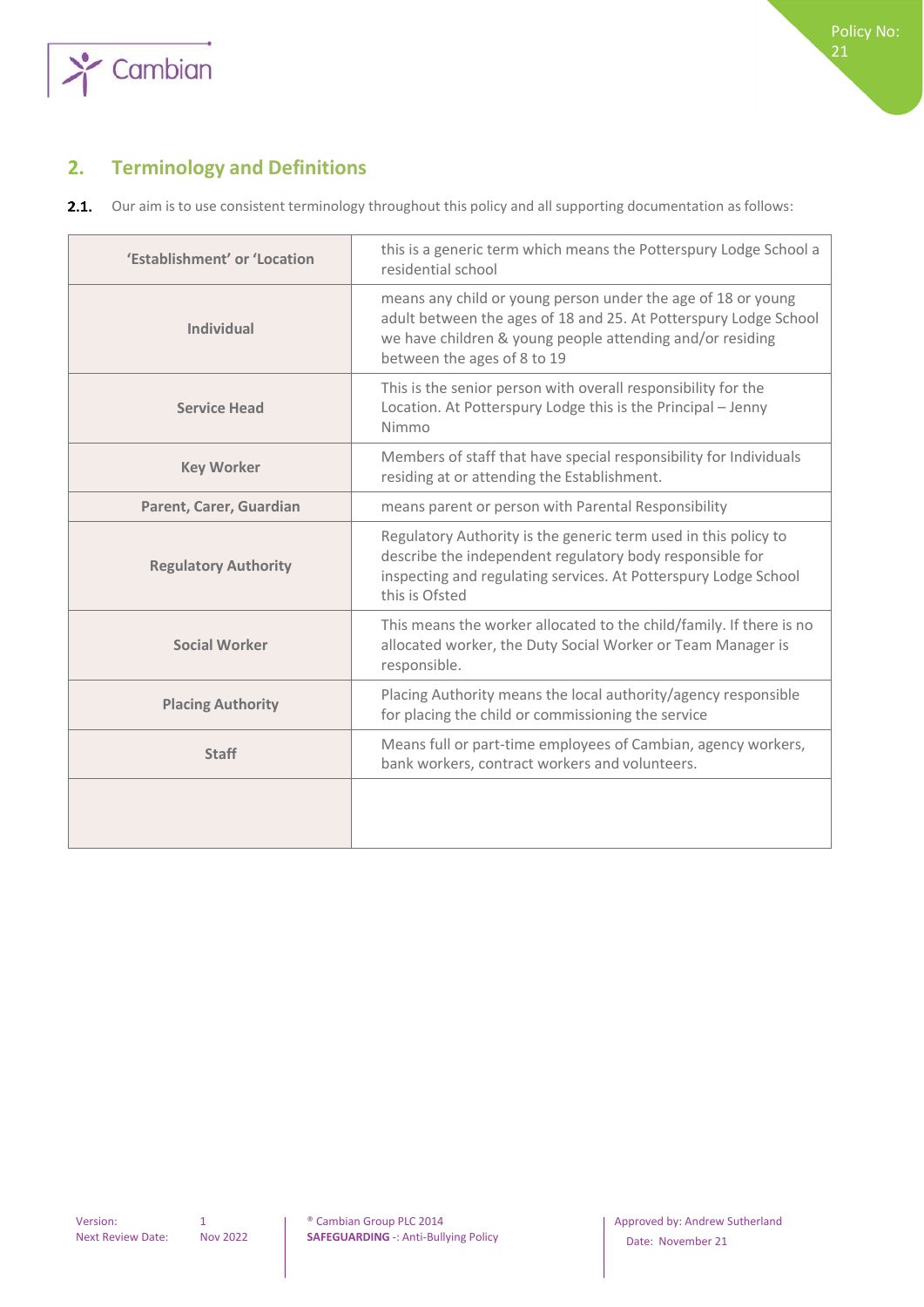

## <span id="page-3-0"></span>**3. Definitions**

#### <span id="page-3-1"></span>**Definition of Bullying**

- $3.1.$ Bullying is an interaction between an individual or group of people with a more powerful individual or group which is perceived or intended to cause hurt, pain, suffering, humiliation or degradation.
- $3.2.$ Bullying can be defined as a deliberate, unprovoked and a repeated (over time) action to intentionally humiliate, threaten, frighten or hurt an individual or group physically or emotionally. It is often motivated by prejudice against particular groups, for example, on grounds of race, religion and belief, culture, sex, gender, homophobia, special educational needs and disability (as defined in the Equality Act 2010), or because a child is adopted or is a carer. It may occur directly or through cyber-technology such as social websites, mobile phones, text messages, photographs and email. Bullying can occur through several types of anti-social behaviour. A feature of bullying in schools is that its existence is not always immediately known or suspected by those in authority. The school recognises the seriousness of both physical and emotional bullying in causing psychological damage and even suicide. Although bullying in itself is not a specific criminal act in the UK, some types of harassing or threatening behaviour or communications could be a criminal offence; for example, under the Protection from Harassment Act 1997, the Malicious Communications Act 1988, the Communications Act 2003 and the Public Order Act 1986. If our staff consider that an offence may have been committed, we will seek assistance from the police. As part of our Behaviour Policy insert name of school believes that all children and adults have the right to live in a supportive, caring environment in which pupils feel safe and free from bullying and harassment that may include cyber-bullying and prejudice-based bullying related to special educational need, sexual orientation, sex, race, religion and belief, gender reassignment or disability (as defined in the Equality Act 2010), and the use of discriminatory language.
- $3.3.$ Bullying can be direct or indirect:
	- 3.3.1. **Direct** formsinclude physical violence or threats; verbal assaults and taunts; the destruction of property; extortion and unwanted sexual interest or contact. Examples of indirect forms of bullying include ignoring and withdrawal of friendships; excluding and isolating young people; malicious gossip; offensive and threatening texting; spreading rumours and abusive or offensive graffiti. Bullying may also include being forced to become involved in criminal or anti-social behaviour.
	- 3.3.2. **Emotiona**l (indirect bullying) including isolation of others by a refusal to co-operate with them and exclusion being unfriendly, excluding, tormenting (e.g. hiding books, threatening gestures), deliberately excluding from social groups or an activity by refusal to sit next to/ talk to/ work/ co-operate with others and refusal to follow staff instructions to do the above, or malicious rumours, e-mails or text messages, and also exclusion from play/discussions etc. with those whom they believe to be their friends.
	- 3.3.3. **Physical** harm or its threat including the abuse of personal property jostling, serious fighting, pushing, kicking, hitting, taking or hiding belongings, punching or any use of violence; deliberately destroying or damaging work or possessions or removing personal property, use of weapons/threatening use of weapon (or any object which could be used as a weapon), intimidation through physical gestures and actions.
	- 3.3.4. **Cyber**  not occurring face to face but rather through electronic means including, but not limited to, social networking sites, internet and intranet sites, email, instant messaging, by mobile phone including through text messages and phone calls, photographs both real and manipulated and so on.
		- Increasingly, bullying is happening through new technology. This can involve sending inappropriate or hurtful text messages, emails or instant messages, posting malicious material online (e.g. on social networking websites) or sending or posting offensive or degrading images and videos. 'Cyberbullying' as it is often called, night take the form of 'real world' bullying being played out online. Situations may be deliberately engineered in order to photograph someone in a humiliating way and circulate this online. It can be particularly insidious because of the potential to follow children wherever they are, including in the home.
		- "Cyber-bullying is an aggressive, intentional act carried out by a group or individual, using electronic forms of contact, repeatedly over time against a victim who cannot easily defend him or herself." We recognise that the advent of cyber-bullying adds a new and worrying dimension to the problem of bullying as there no safe haven for the person being bullied. Unlike other forms of bullying, cyber-bullying can follow children and young people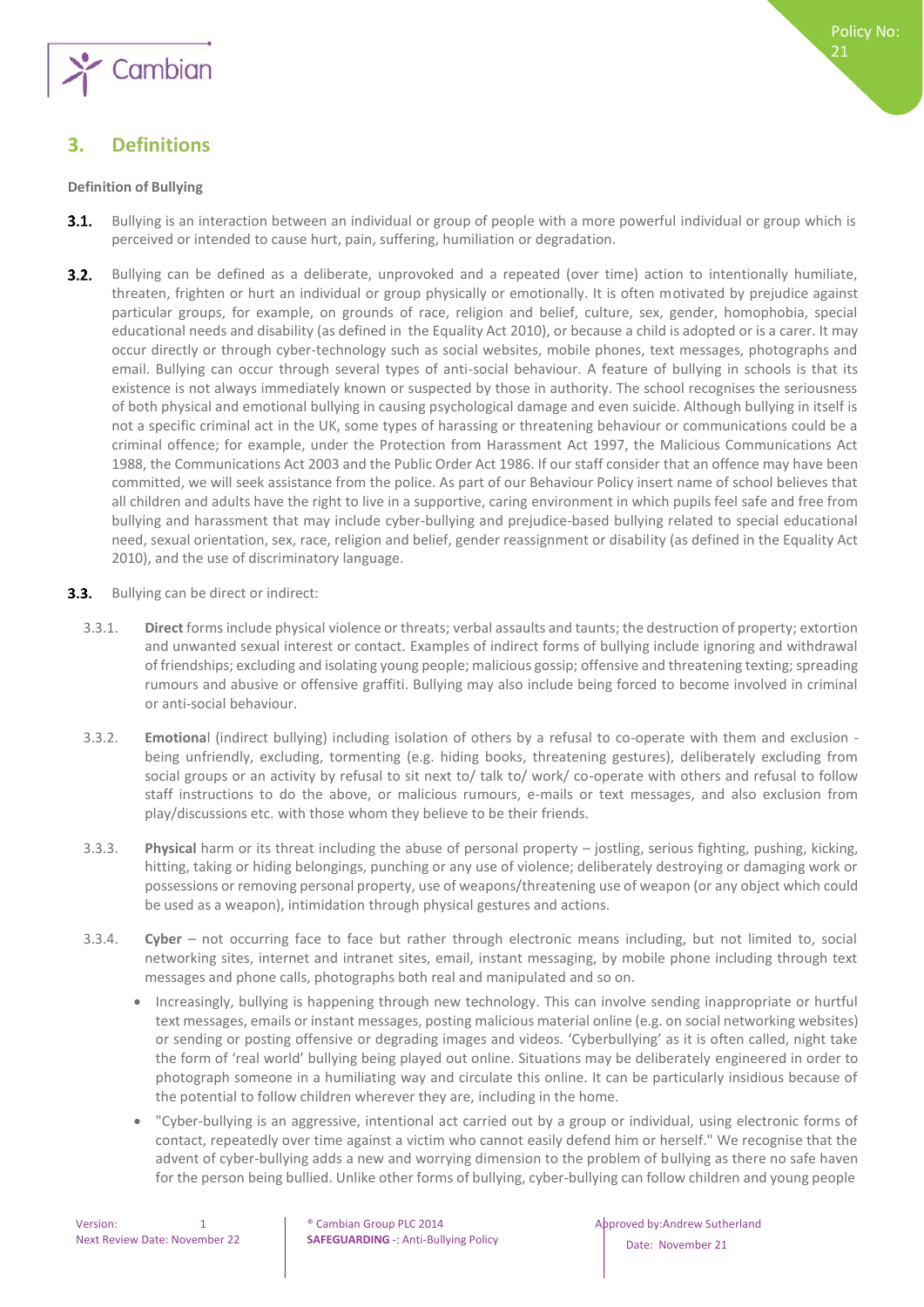

- Seven categories of cyber-bullying have been identified:
	- o **Text message** bullying involves sending unwelcome texts that are threatening or cause discomfort;
	- o **Picture/video-clip** bullying via mobile phone cameras is used to make the person being bullied feel threatened or embarrassed, with images usually sent to other people. 'Happy slapping' involves filming and sharing physical attacks;
	- o **Phone call** bullying via mobile phone uses silent calls or abusive messages. Sometimes the bullied person's phone is stolen and used to harass others, who then think the phone owner is responsible. As with all mobile phone bullying, the perpetrators often disguise their numbers, sometimes using someone else's phone to avoid being identified;
	- o **Email bullying** uses email to send bullying or threatening messages, often using a pseudonym for anonymity or using someone else's name to pin the blame on them.
	- o **Online grooming**, Chat room and Social Networking Site abuse involves sending menacing or upsetting responses to children or young people.
	- o Bullying through **instant messaging** (IM) is an Internet-based form of bullying where children and young people are sent unpleasant messages as they conduct real-time conversations online;
	- o Bullying via **websites** includes the use of defamatory blogs(web logs), personal websites and online personal polling sites. There has also been a significant increase in social networking sites for young people, which can provide new opportunities for cyber-bullying.
- Because of the anonymity that new communications technologies offer, anyone with a mobile phone or Internet connection can be a target for cyber-bullying. Furthermore, bullies can reach much larger numbers within a peer group than they can with conventional bullying. Vindictive comments posted on a website, for instance, can be seen by a large audience, as can video clips sent by mobile phone. Most cyber-bullying is done by children of the same age. Although it leaves no visible scars, cyber-bullying of all types can be extremely destructive. Research has found that:
	- o Between a fifth and a quarter of children have been cyber-bullied at least once over the previous few months;
	- o Phone calls, text messages and email are the most common forms of cyber-bullying;
	- o There is more cyber-bullying outside school than in;
	- $\circ$  Girls are more likely than boys to be involved in cyber-bullying in school, usually by phone;
	- o For boys, text messaging is the most usual form of cyber-bullying, followed by picture/video clip or website bullying;
	- $\circ$  Picture/video clip and phone call bullying are perceived as the most harmful forms of cyber-bullying;
	- o Website and text bullying are equated in impact to other forms of bullying;
	- o Around a third of those being cyber-bullied tell no one about the bullying.
- **3.4.** Cambian Children's Services takes all form of bullying seriously and is particularly concerned to take action in relation to incidents which include racist, sexist, disability or homophobic elements. In these cases such issues will be specifically addressed with the bully (and his / her parent / carer / staff as appropriate) in the course of incident management.
	- **Racist**  Bullying directed at individuals of a certain race, culture, ethnicity, language, faith, community, national origin or national status. The distinctive feature of racist bullying is that the victim is attacked not as an individual but as the representative of a family, community or group. This is an area where schools are required to keep statistics about incidents.
	- **Cultural**  focusing on and/or playing off perceived cultural differences or similar. Sexist covers a wide range of behaviour from name calling to physical sexual assault. It is the use of sexual language or negative stereotyping on the basis of gender. Sexual - is unwanted or inappropriate physical contact or sexual innuendo.
	- **Homophobic**  This is bullying which is directed towards people who are openly gay, bisexual, are perceived as gay, or show characteristics. Heterosexual young people subject to homophobic bullying are less reluctant to

| Version:                 |                 |
|--------------------------|-----------------|
| <b>Next Review Date:</b> | <b>Nov 2022</b> |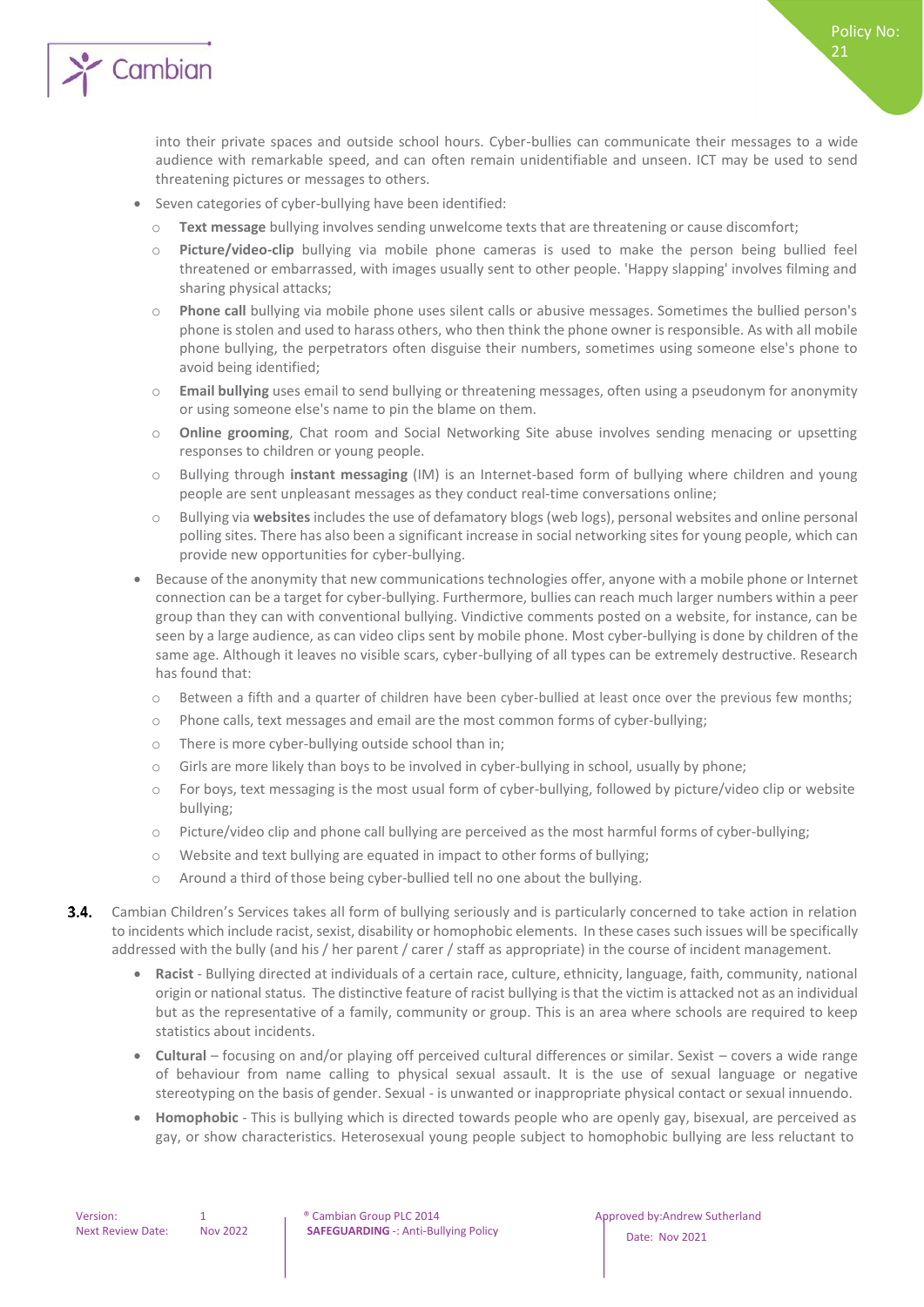

report it as this may enforce the stereotypical way that they are already viewed by others so sensitivity and positive support is required for victims.

- **Religious**  Attacking faith, belief, religious practice or custom. Special Educational Needs and Disability remarking upon, drawing attention to, or discriminating against persons with physical disabilities or learning difficulties or other identified special educational needs such as emotional and behavioural disabilities(EBD) and Specific Learning Difficulties (SLD) - (Dyslexia, Dyscalculia and Dyspraxia.
- $3.5.$ **Verbal** - Name-calling, sarcasm, spreading rumours, making snide comments, teasing, humiliating others, threatening others, inciting others to humiliate and threaten others.
- $3.6.$ **Written** – Spreading rumours, writing or printing unkind or malicious on paper.

#### <span id="page-5-0"></span>**4. Legal Status:**

- 4.1. Complies with Part 3, paragraph 10 of The Education (Independent School Standards Compliance Record) (England) (Amendment) Regulations.
- 4.2. Cambian Group complies with legislation / regulations and requirements under the Quality Standards 2015 Social Care, England Children and Young Persons, England The Children's Homes (England) Regulations 2015. The Health and Social Care Act 2008 (Regulated Activities) Regulations 2014. Care Home (Wales) Regulation 2002
- $4.3.$ Preventing and Tackling Bullying: Advice for Headteacher, staff and governing bodies: DfE Guidance (October 2017): and the relevant aspects of Safe to Learn, embedding anti-bullying work in schools. Supporting children and young people who are bullied: advice for schools: DfE Guidance (March 2014). Cyberbullying: advice for Headteacher and school staff: (November 2014). Advice for parents and carers on cyberbullying: (November 2014) along with having regard for the guidance set out in the DfE (Don't Suffer in Silence booklet).
- <span id="page-5-1"></span> $4.4.$ Has regard to the Equality Act 2010 and the Public Sector Equality Duty.

#### **5. Purpose - Aims and Objectives**

- **5.1.** To seek to create a culture in which bullying of any kind is not accepted by anyone.
- **5.2.** To enable all staff to understand what constitutes bullying.
- $5.3.$ We make it clear to Individuals, staff and parents that bullying is completely unacceptable. We strongly believe, as part of our behaviour policy, that Individuals have the right to study in a safe, supportive and secure environment, free from physical threats, verbal taunts and any form of harassment. Incidents of bullying threaten this and cause enormous stress to victims. We are therefore strongly committed to the avoidance of bullying in all its forms.
- $5.4.$ To provide a clear framework for dealing with incidents of bullying, ensuring that bullies are dealt with swiftly and firmly. Our straightforward procedures make it easy to report bullying, including cyber bullying and bullying outside of school. Therefore if bullying does occur, Individuals should be able to tell, and know that incidents will be dealt with promptly and effectively.
- $5.5.$ For all staff to be vigilant in recognising if bullying is taking place, and deal with it thoroughly and with sensitivity. Our aim is to promote positive relationships amongst all and to develop a culture in which individuals are listened to and their concerns taken seriously.
- $5.6.$ We believe that the principle means of prevention is through the maintenance of conditions where bullying is less likely to flourish and is more easily detected. All Individuals are known to us personally and it is therefore easier for us to detect signs of possible distress. Moreover, we feel that it is important that they have free and informal access to the Head of Service and other staff. This can be seen in the procedures we adopt. However, a formal anti-bullying policy is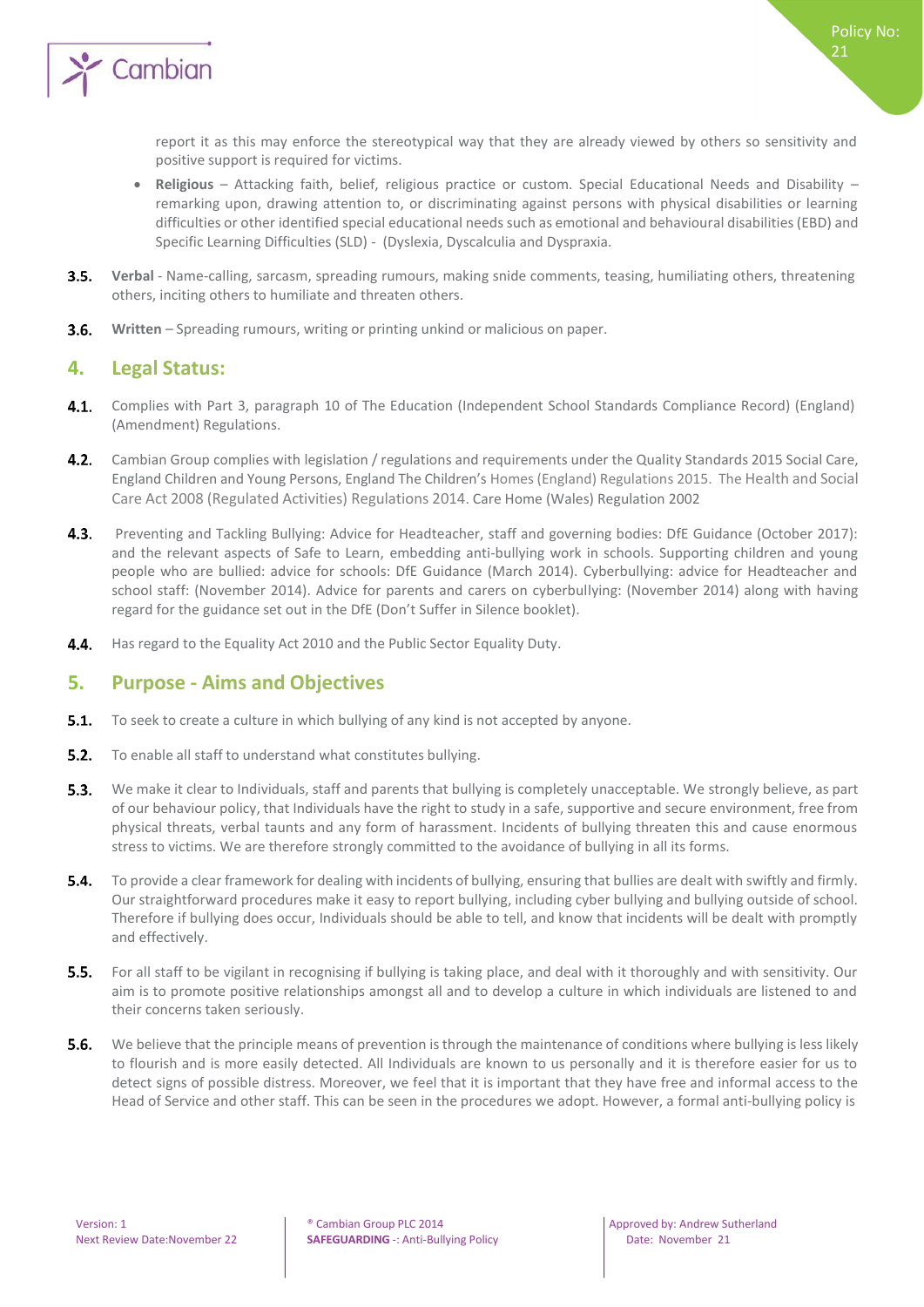

- $5.7.$ This policy applies to all activities both on and away from the location.
- $5.8.$ In the event of bullying taking place among the staff, the Head of Service should be informed and appropriate decisions made with possible reference to the relevant Employment Policies and Procedures. Accusations of bullying of an Individual by members of staff will be investigated thoroughly.
- $5.9.$ Members of staff to whom disclosures are made should initiate the following procedures themselves and/or consult with the relevant staff as appropriate. All disclosures, whether from an Individual, a parent, a member of staff or a volunteer should be taken seriously and treated with sensitivity. The victim(s) should be made aware that their safety is considered to be of paramount importance.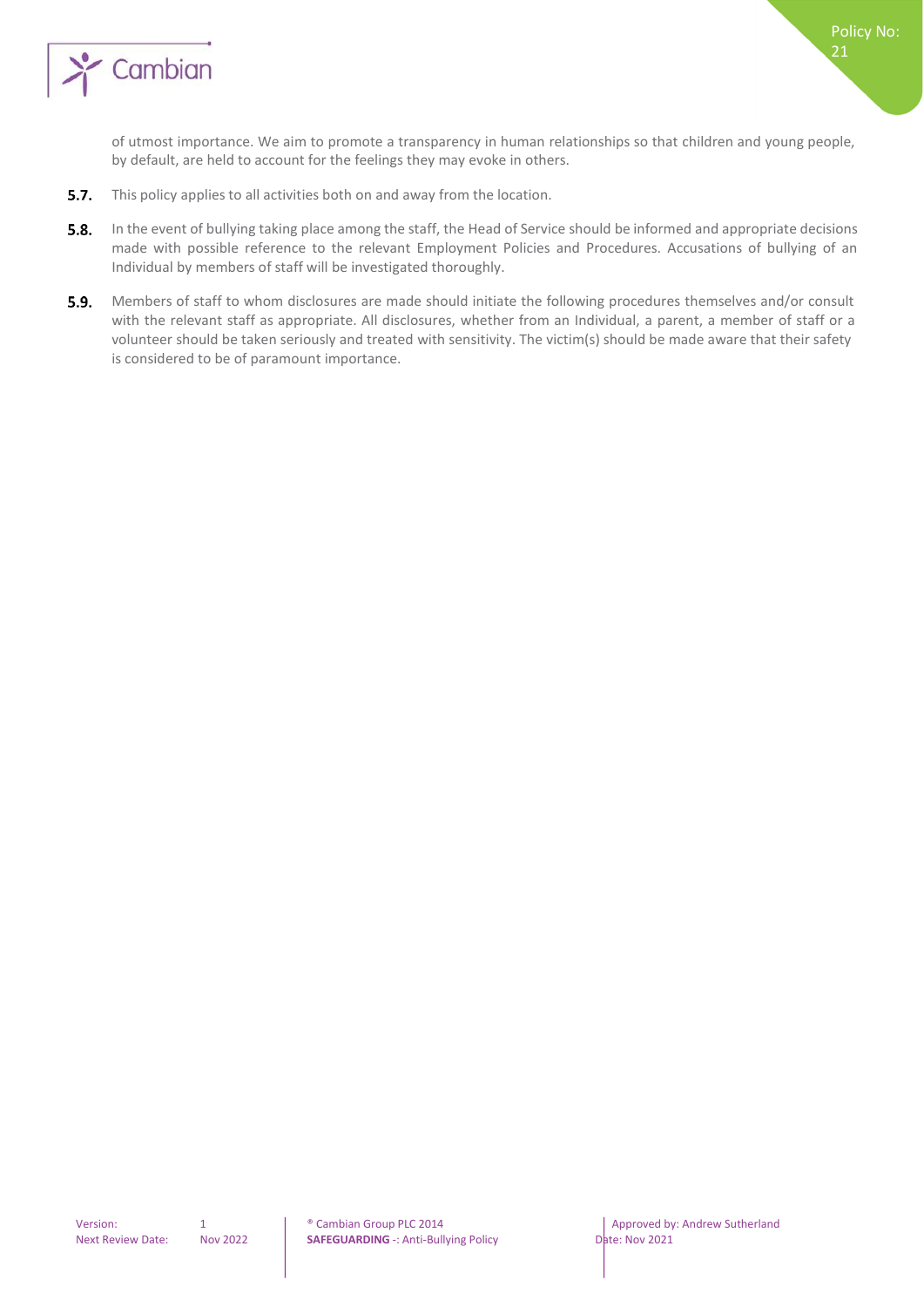

### <span id="page-7-0"></span>**6. Policy**

- $6.1.$ To proactively work to prevent and eliminate any form of bullying by:
	- 6.1.1. promoting good behaviour and positive relationships based on mutual respect. making pupils fully aware of the school's policy through, for example, a list of expectations;
	- 6.1.2. ensuring pupils understand that if they have been bullied or have witnessed bullying, they should tell a member of staff, their parents or any helpful adult or friend;
	- 6.1.3. promoting anti-bullying using educational elements such as our scheme for Personal, Social, Health, Economic education (PSHE) education assemblies, circle time, projects, drama, stories, literature, with discussion of differences between people and the importance of avoiding prejudice based language;
	- 6.1.4. developing Social and Emotional Aspects of Learning (SEAL) throughout Potterspury Lodge and the curriculum;
	- 6.1.5. informing parents by various means of the school's anti-bullying policy whilst encouraging them to support it;
	- 6.1.6. providing counselling and help for victims of bullies and for bullies themselves ;
	- 6.1.7. imposing reasonable, proportionate and consistent sanctions as and when necessary;
	- 6.1.8. developing initiativesto raise awareness of the negative impact of bullying by any member of our community such as an anti-bullying assembly and peer mentoring;
	- 6.1.9. familiarising all staff with the anti-bullying policy through In-Service training and Professional Development to ensure it is applied consistently and fairly and by showing respect for all, that they act as good role models for Individuals.
- $6.2.$ For all Cambian Children's Services staff / carers to address issues of bullying in a consistent manner
- $6.3.$ To make young people, parents/ carers and staff aware of what stepsto take when an incident of bullying has occurred.
- $6.4.$ To demonstrate to bullies that their behaviour is unacceptable and to reassure victims that action will be taken to keep them safe, which includes strategies to address bullies' problematic behaviour in a fair, firm, non-oppressive manner and to provide them with support to enable them to change their behaviour.
- $6.5.$ To clarify issues of responsibility for responding to incidents of bullying and to emphasise to staff, young people, parents and other interested parties the company's 'zero tolerance' attitudes towards bullying behaviour.
- $6.6.$ To eliminate intimidating behaviour and promote an ethos in which each young person is safe and able to realise their full potential.
- $6.7.$ To reassure parents / carers and placing social workers that the company takes the issue of bullying seriously and will take the necessary action to minimise its impact on the young people who live and are educated there in.
- $6.8.$ To ensure records are kept to evaluate the effectiveness of the approach or to enable patterns to be identified.
- **6.9.** To ensure that each Individual is treated fairly and with respect.
- 6.10. Bullying can take place between pupil and pupil, staff and staff and staff and pupil. We consider the pastoral care of the pupils and staff to be of prime importance. In class, this role largely rests with the class teacher. It is school policy that any misdemeanour will be dealt with by the member of staff present when it occurs, whether in the playground, classroom, cloakroom or any part of the school. A common code of behaviour is expected from everyone at Potterspury Lodge School (see Behaviour Policy). All staff and volunteers at Potterspury Lodge School are expected to treat each other with a professional level of respect. The term 'bullying' is commonly associated with acts of violence but non-physical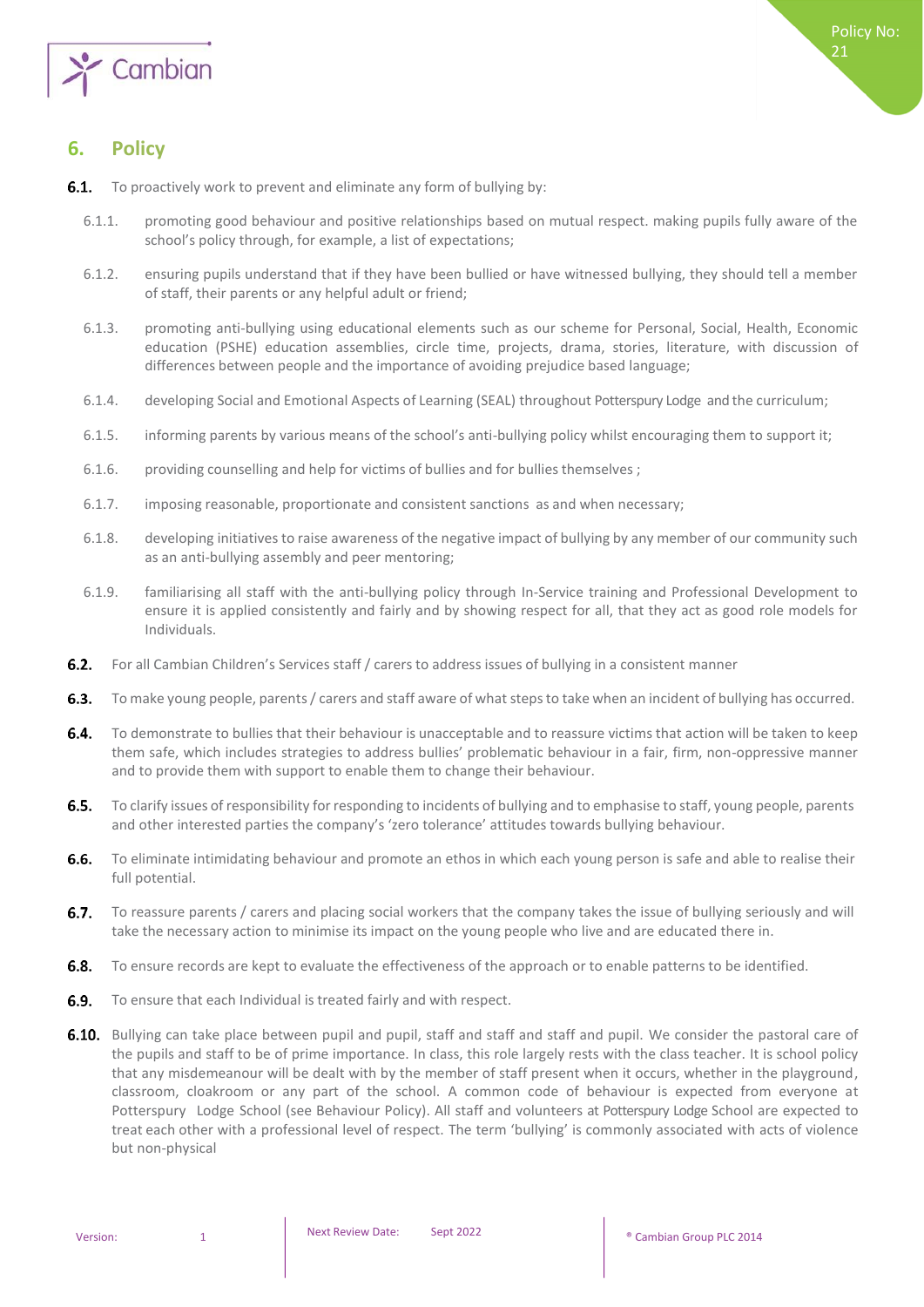**SAFEGUARDING** -: Anti-Bullying Policy



Approved by: John Ivers Date: Sept 2021

Policy No: 21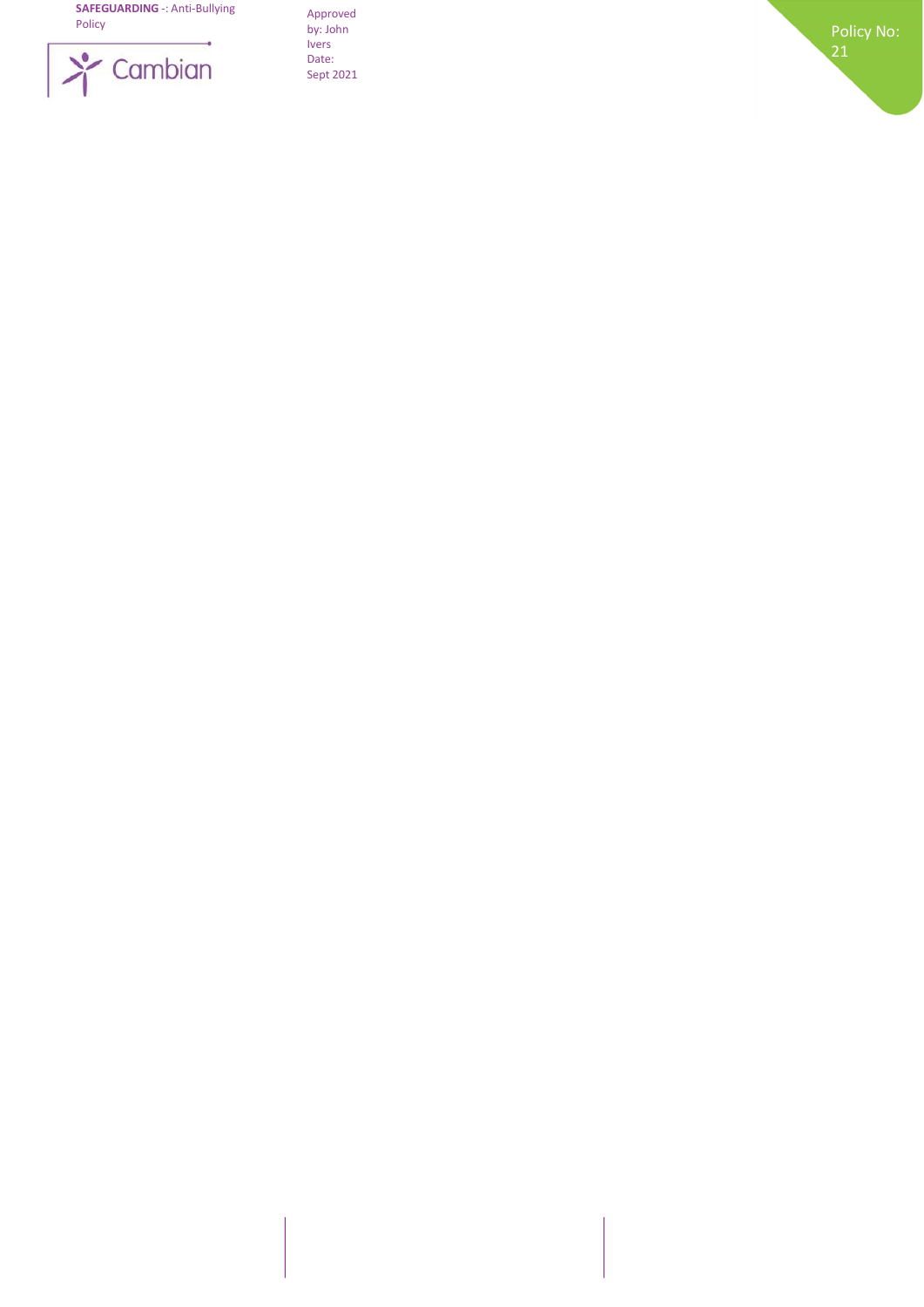

bullying is experienced by many pupils at some period during their school career. We believe that all children and staff should be able to work and play without any fear of being bullied by any other person. Bullying is not tolerated and all accusations are to be taken seriously and dealt with. Bullying can take place between pupil and pupil, staff and staff and staff and pupil. We consider the pastoral care of the staff and children to be of prime importance. In class this role largely rests with the class teacher. It is school policy that any misdemeanour will be dealt with by the member of staff present when it occurs, whether in the playground, classroom, cloakroom or any part of the school. A common code of behaviour is expected from everyone in the school (see Behaviour Policy). All staff and volunteers at our school are expected to treat each other with a professional level of respect.

#### <span id="page-9-0"></span>**7. Scope**

- $7.1.$ The policy applies to all incidents of bullying between young people whether they occur within or outside the setting including cyber bullying. If there are concerns about young people being bullied by staff / carers, these will be addressed through the Whistle-blowing / Safeguarding Policies.
- If a young person is being bullied by another young person with whom they attend School or who lives in another  $7.2.$ establishment the same procedures apply. If a young person is bullied or bullies others while on contact visits this information will be shared with the young person's Social Worker and a strategy agreed to manage / prevent further incidents.
- 7.3. Where there are concerns around staff on staff bullying, these will be addressed through the Harassment & Bullying Policy, Whistle Blowing policy and Code of Conduct.

#### **8. Procedures**

- $8.1.$ Heads of Service for all Cambian locations are responsible for ensuring that clear local procedure is in place to support this policy for preventing and managing bullying incidents and that the procedure isroutinely reviewed to reflect current and up to date local procedures and protocols.
- $8.2.$ All staff are responsible for raising concerns of bullying. Schoolpod is used as a logging system where incidents are logged and tracked. The Behavior Lead and Pastoral Manager, along with the Assistant Principal are responsible for reviewing these logs so that potential patters of concerning, problematic or inappropriate behavior can be identified. Where a behavior has been identified, Senior Leaders will decide on a course of action. At all times keeping the student/students informed at each stage as well as informing their parents/carers. The aim is that appropriate action is taken in a timely manner to safeguard and promote children's welfare.

### **9. Availability:**

 $9.1.$ This policy and supporting procedure for each location is made available to parents, carers, staff and Individuals at the location office and where appropriate on the location's website.

#### **10. Accountability**

- 10.1. All Heads of Service have day-to-day operational responsibility for this policy, and ensuring that all staff who may deal with concerns or investigations under this policy receive regular and appropriate guidance on its use.
- **10.2.** All colleagues are responsible for the success of this policy and should ensure that they use it to disclose any suspected danger or wrongdoing.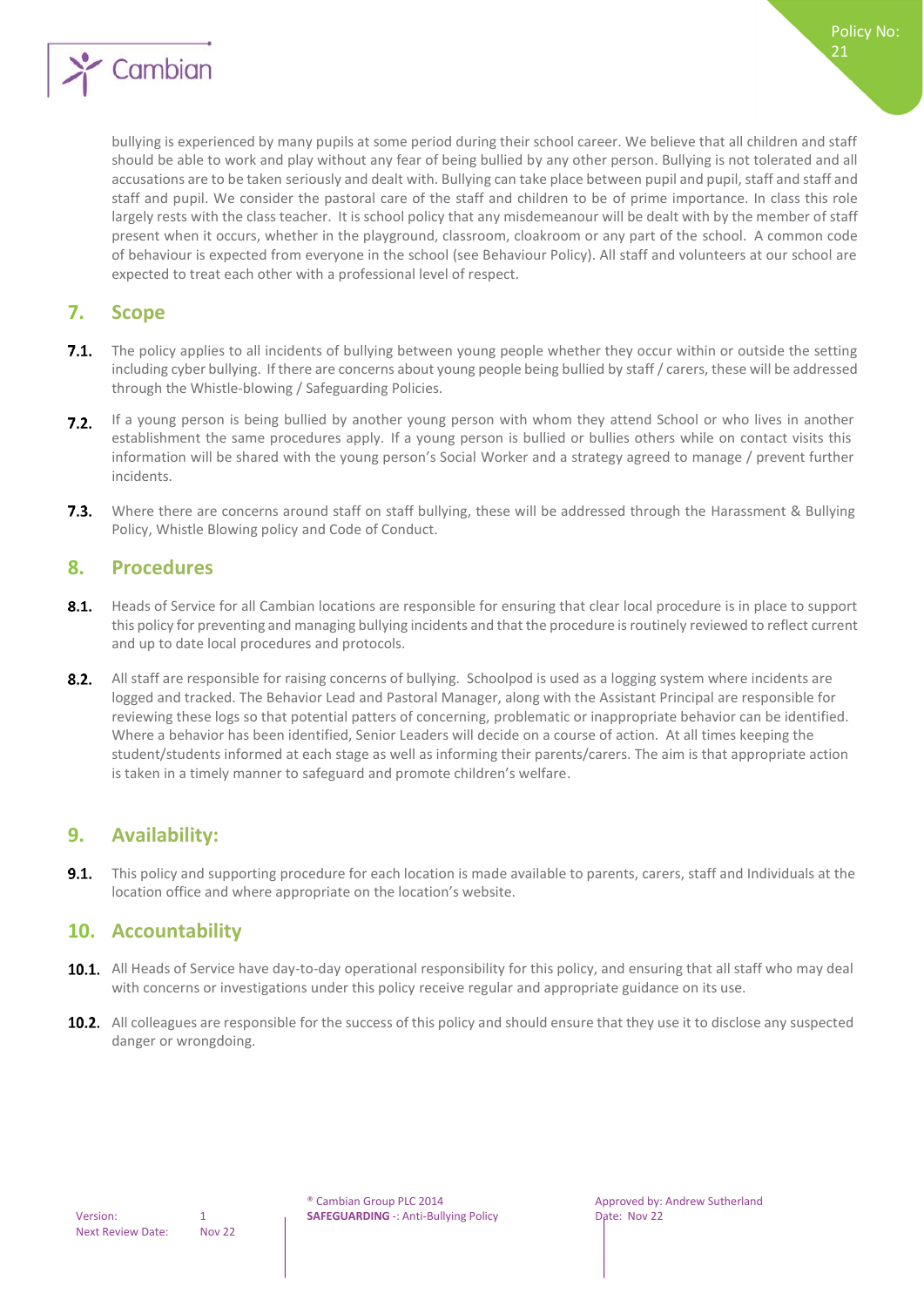

# <span id="page-10-0"></span>**11 Availability:**

This policy and supporting procedure for each location is made available to parents, carers, staff and Individuals at the location office and where appropriate on the location's website.

#### <span id="page-10-1"></span>**12 Accountability**

All Heads of Service have day-to-day operational responsibility for this policy, and ensuring that all staff who may deal with concerns or investigations under this policy receive regular and appropriate guidance on its use.

All colleagues are responsible for the success of this policy and should ensure that they use it to disclose any suspected danger or wrongdoing.

#### <span id="page-10-2"></span>**13 Standard Forms, Relevant Documents, Letters & References**

#### <span id="page-10-3"></span>**This policy supporting Documents**

Bullying Report Form (All incidents are reported on Schoolpod)

Anti-Bullying: Parents and Pupils Information Sheets,

Anti-Bullying Code

The School Rules, What to do if you are Worried

#### <span id="page-10-4"></span>**Relevant Cambian Policy (other)**

ICT-Based Forms of Abuse (including Cyber-Bullying) Policy

Equality And Diversity including Equal Opportunities and Racial Harassment

e-Safety Policy including ICT Acceptable Use

Harassment and Bullying Policy- GHR 02

Positive Behaviour Management Policy (including Sanctions, Rewards, and Exclusions)

Safeguarding Policy and Procedures including Child Protection

Staff Code of Conduct

Whistleblowing Policy

Version: 1 Next Review Date: Nov 22

® Cambian Group PLC 2014 **SAFEGUARDING** -: Anti-Bullying Policy Approved by: Andrew Sutherland Date: Nov 21